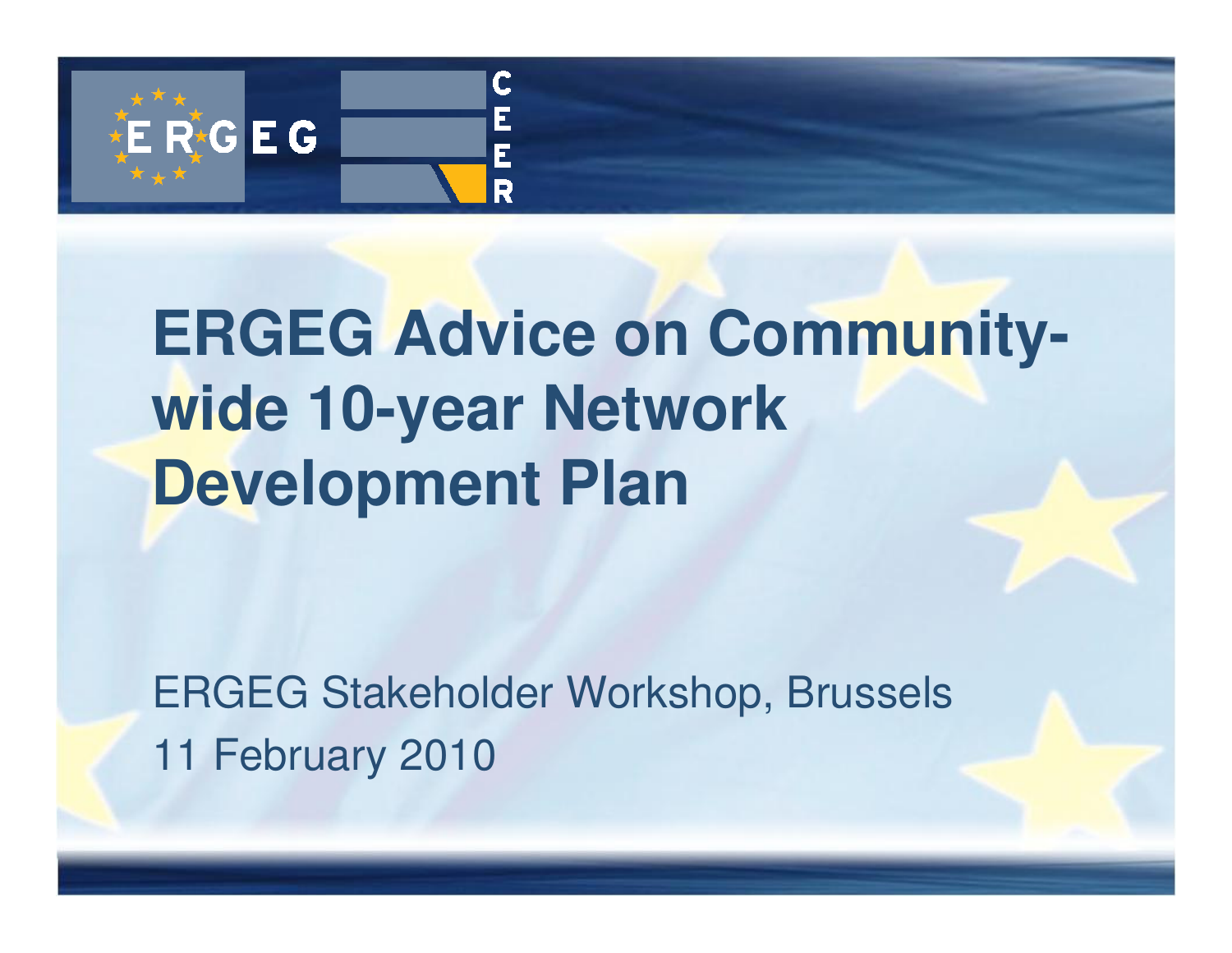

### **Contents**

- •Objectives of advice
- •Process, documents, contents
- •Criteria for regulatory opinion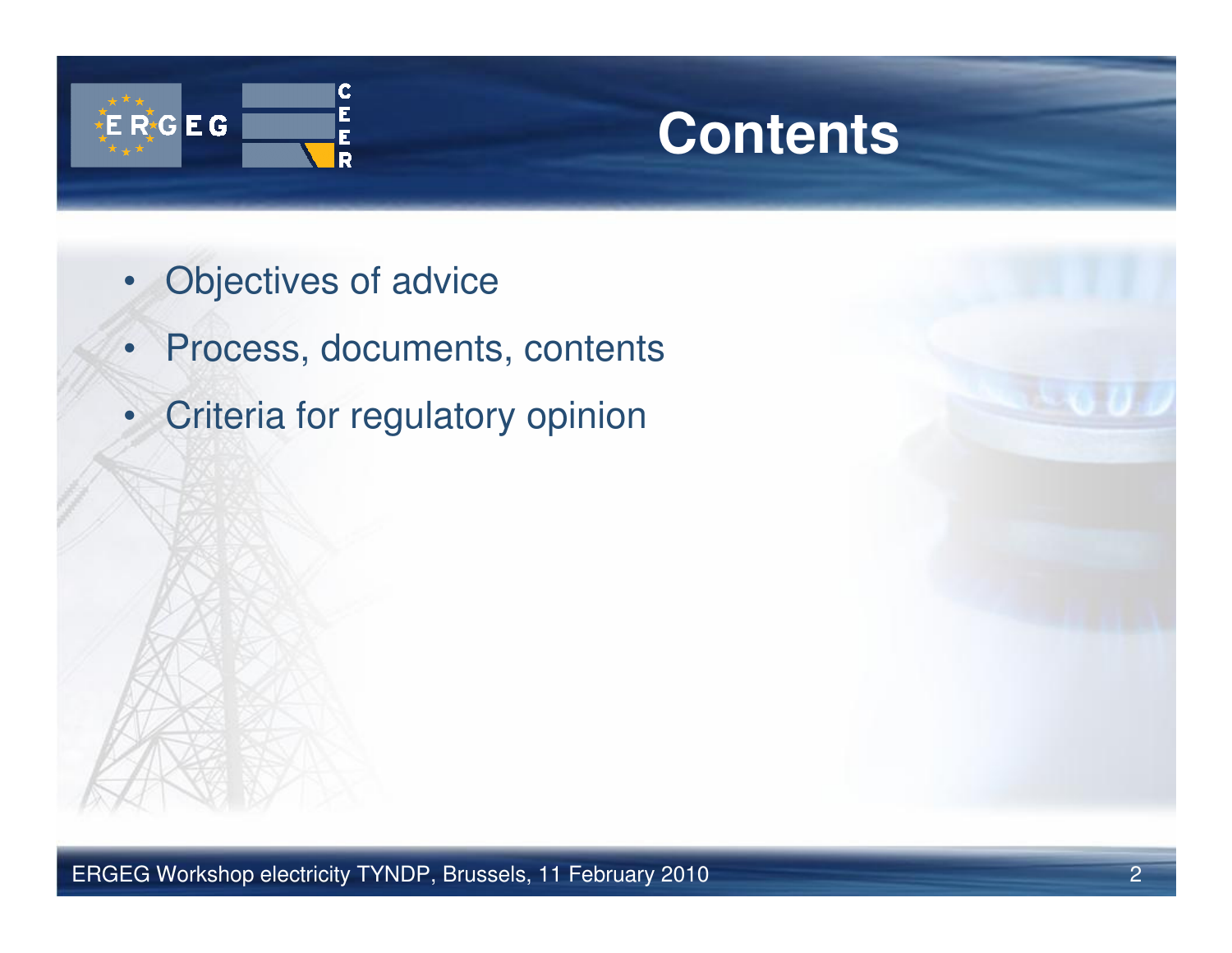

## **Objectives of Advice**

- • Create a better and more stable environment for the TSOs and the regulators / Agency:
	- By specifying explicitly **what should be included** in the Community-wide electricity network development plan, ENTSO-E will know precisely how to create it
	- • By defining the **criteria for fulfillment / quality of the plan**, the Agency knows how to evaluate and what (possibly) to request further if something is missing
	- By defining the **process for preparing** the plan, the Agency can evaluate if all stakeholders have been consulted and if scenarios and planning principles behind the plan are transparently communicated to the stakeholders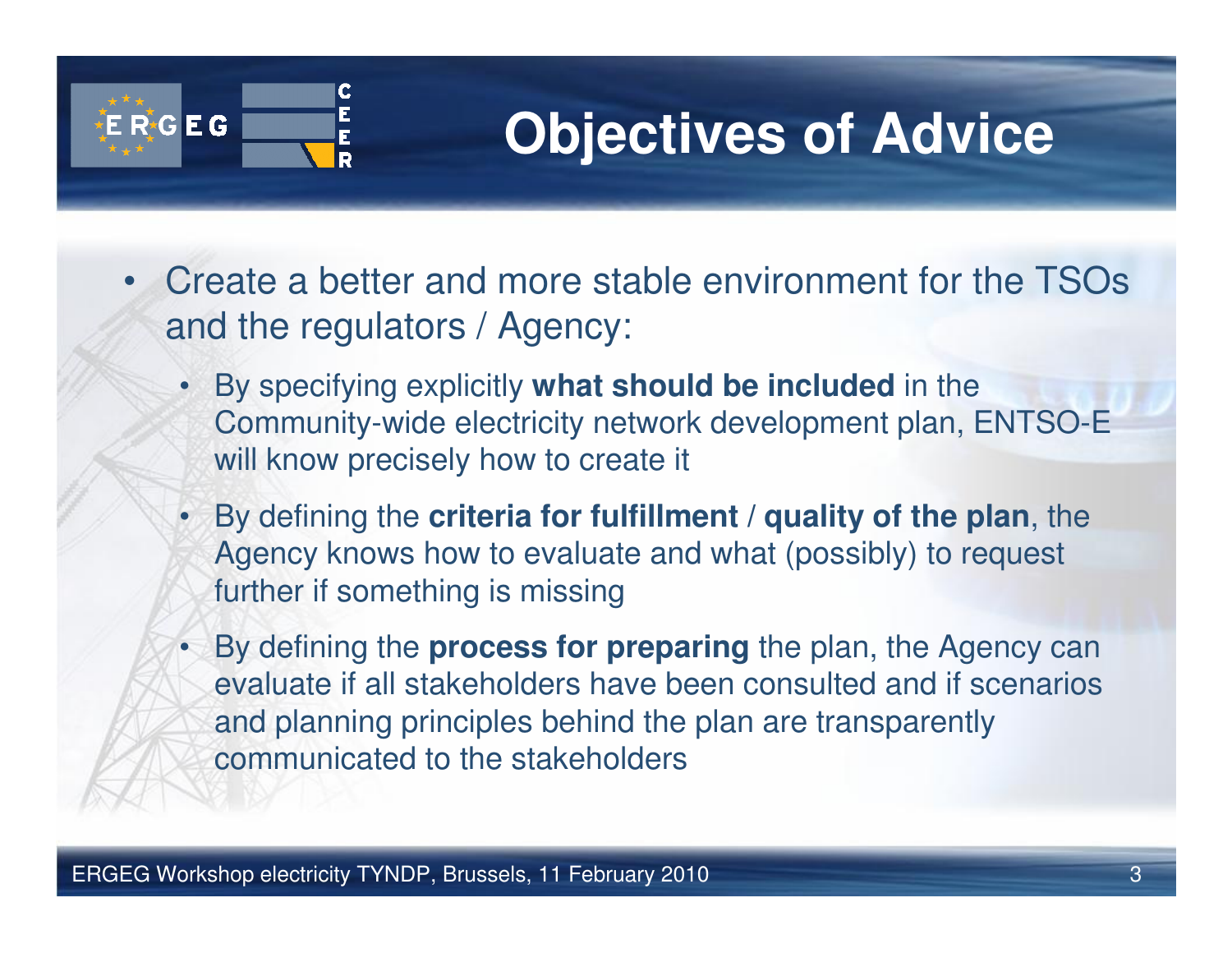

Amendments to national or Community-wide plan

**Monitoring**  implementation of Community-wide planReporting execution of tasks by ENTSO-E to

EC

Adopt and publish Community-wide plan

Revision of plans every second year

ERGEG Workshop electricity TYNDP, Brussels, 11 February 2010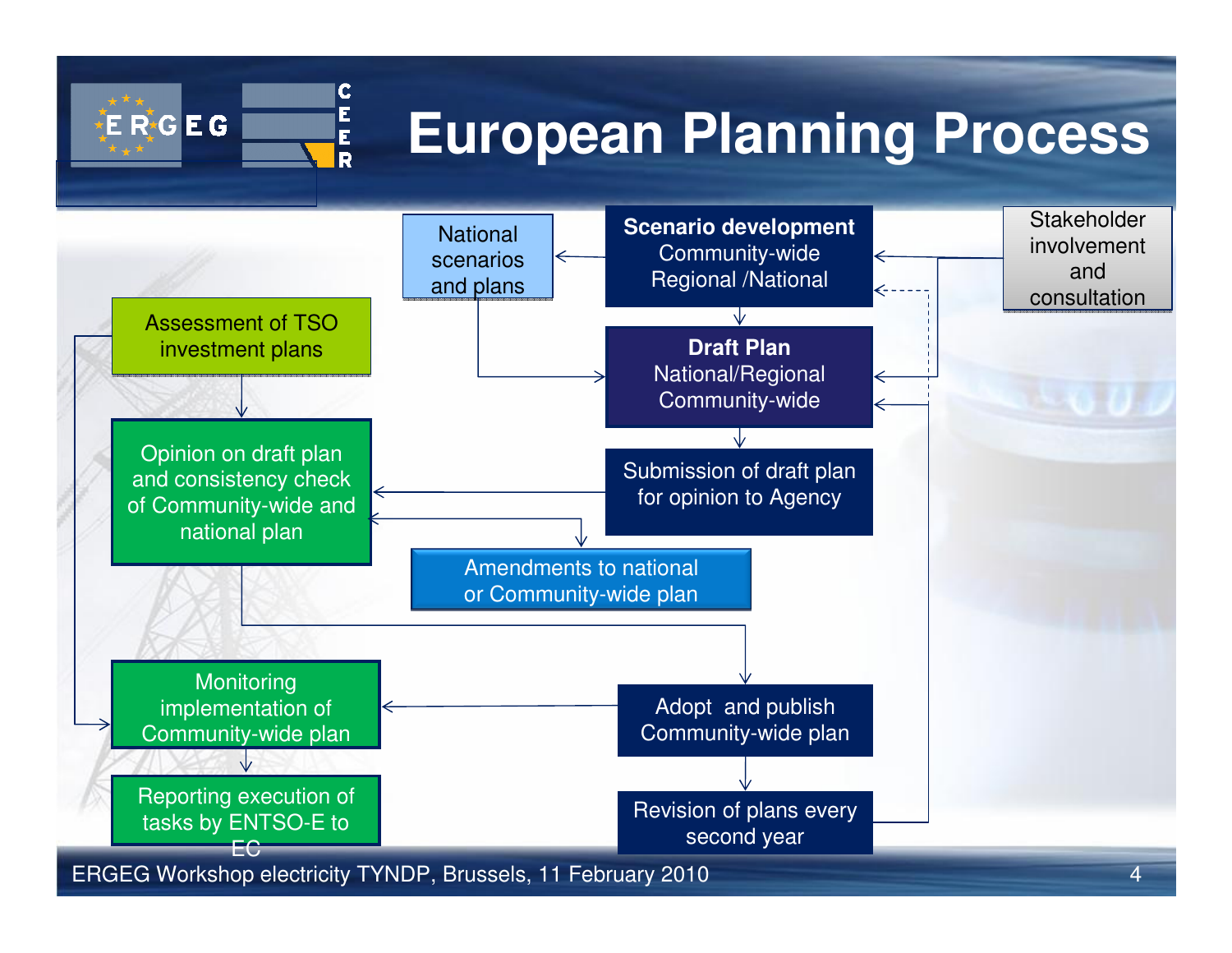

#### **Documents& Contents**



| <b>Status review of previous plan</b>                                                                                                                                                                             |
|-------------------------------------------------------------------------------------------------------------------------------------------------------------------------------------------------------------------|
| <b>Scenario development</b>                                                                                                                                                                                       |
| <b>European generation outlook</b>                                                                                                                                                                                |
| <b>Modelling of integrated system</b><br>- Description of market and<br>power system models<br>- Evaluation criteria for reinforcements                                                                           |
| <b>Assessment of system resilience</b><br>-Existing and decided infrastructure<br>-Identification of future congestions<br>-Identification and description of<br>investment projects<br>- System adequacy outlook |
|                                                                                                                                                                                                                   |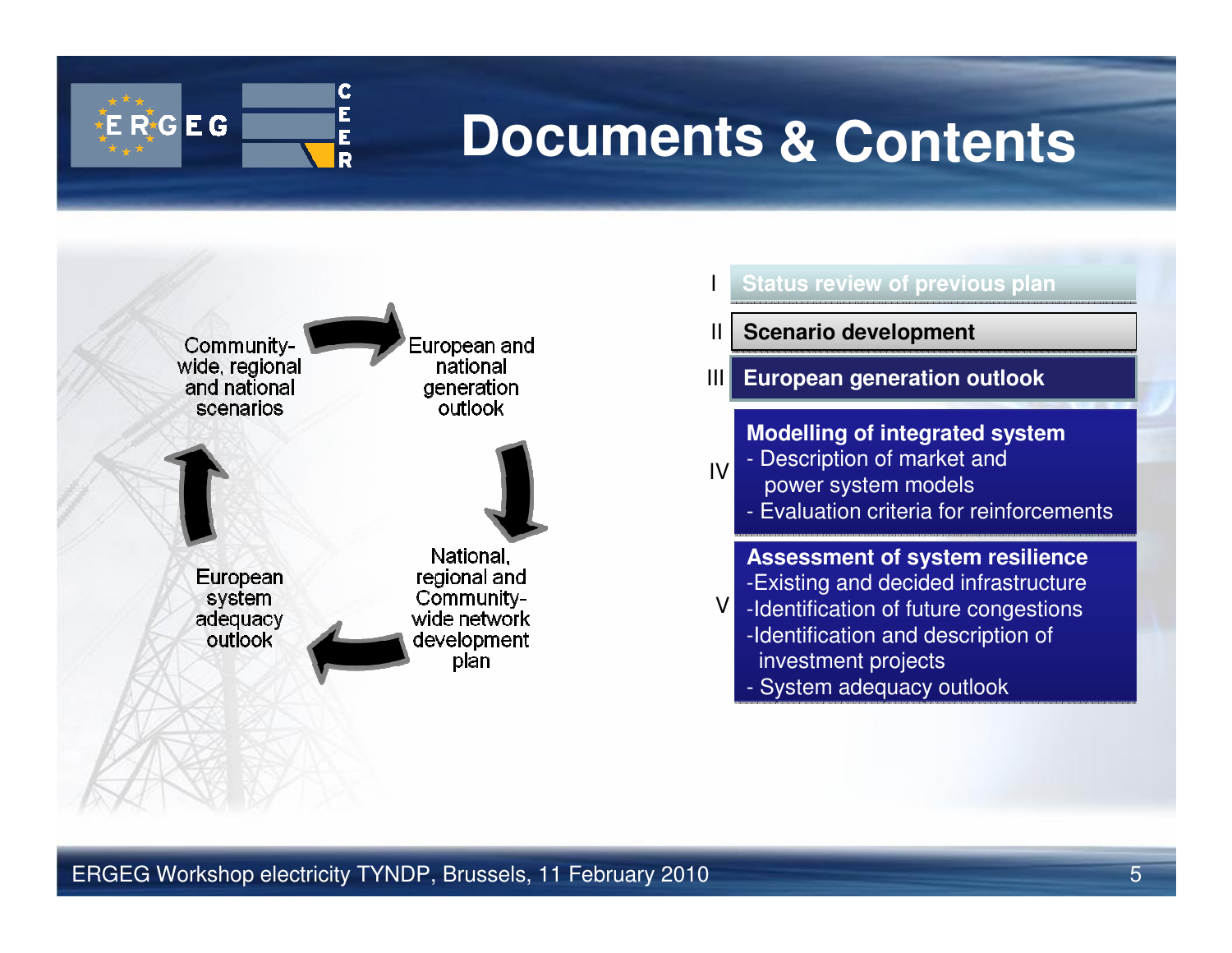

•

## **Criteria for Regulatory Opinion**

- • Plan shall ensure according to Regulation:
	- Non-discrimination
	- •Effective competition
	- •Efficient and secure functioning of the internal electricity market
	- •Sufficient level of cross-border interconnection open to TPA
- The planning process should be smooth, efficient, consistent and transparent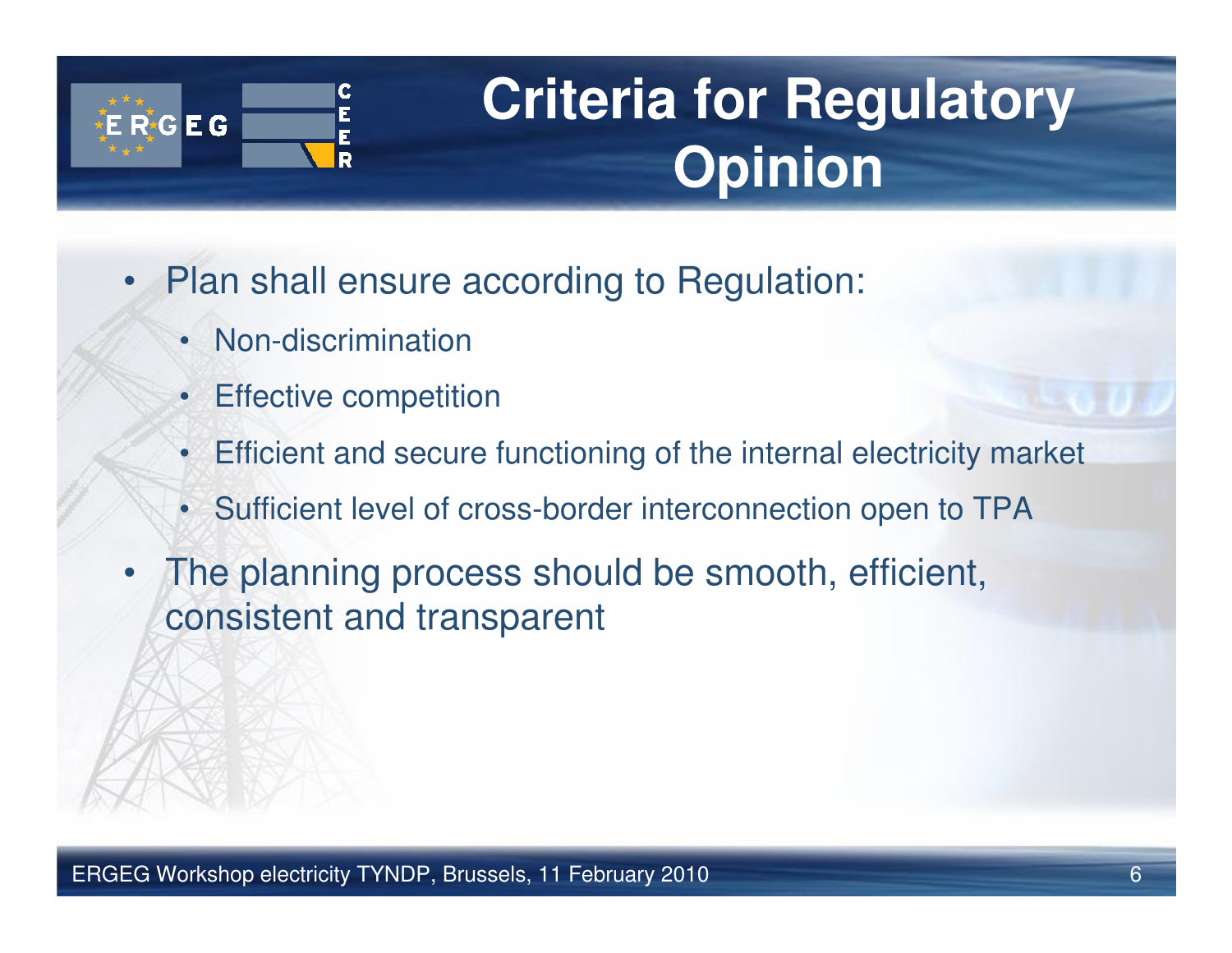

## **Criteria for Regulatory Opinion**

- • **Scenarios** have been prepared and these have been applied also at regional and national level
- • **Modelling of integrated network** has been made applying bottom-up and top-down approaches
- •European and national **generation outlooks** have been prepared
- • **Assessment of the resilience of the system** in present and future has been made
- • **Consultation** of all relevant stakeholders has been executed at European, regional and national level and outcome of these consultations has been documented
- • **Coherence** between national, regional and Community-wide ten-year network development plan is met
- • **Monitoring report on implementation** of the plans has been prepared